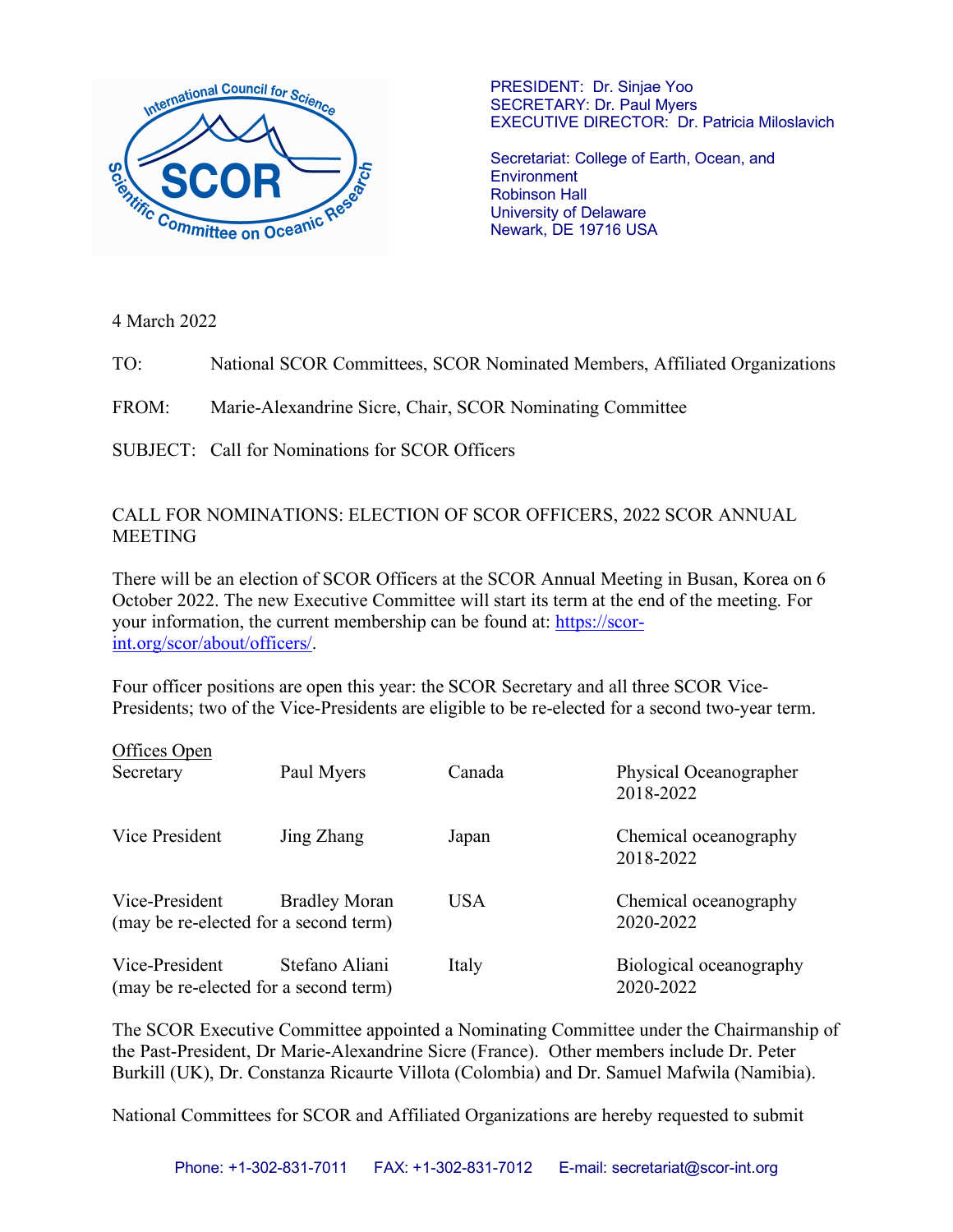nominations for consideration by this committee. The SCOR Constitution requires that the members of the Executive Committee be elected from among the Nominated Members of SCOR, from nominations made by national SCOR committees. Nominations will not be accepted from individuals. A current list of all Nominated Members can be found at https://scorint.org/scor/committees/. National Committees are strongly urged to verify that the information on this website is correct and to notify the SCOR Secretariat (secretariat  $(a)$  scor-int.org) of any changes. All National Committees are entitled to have three Nominated Members as their representatives in SCOR.

Please ensure that your nominations are sent to me (marie-alexandrine.sicre@locean.ipsl.fr) for distribution to the entire Nominating Committee no later than 4 June 2022. Please note that nominations must be accompanied by a brief curriculum vitae and an indication of the position for which the candidate is being nominated. I encourage electronic submission of these nominations because it will simplify the task of distribution to the Nominations Committee.

Best regards,

Dr. Marie-Alexandrine Sicre Past SCOR President E-mail: marie-alexandrine.sicre@locean.ipsl.fr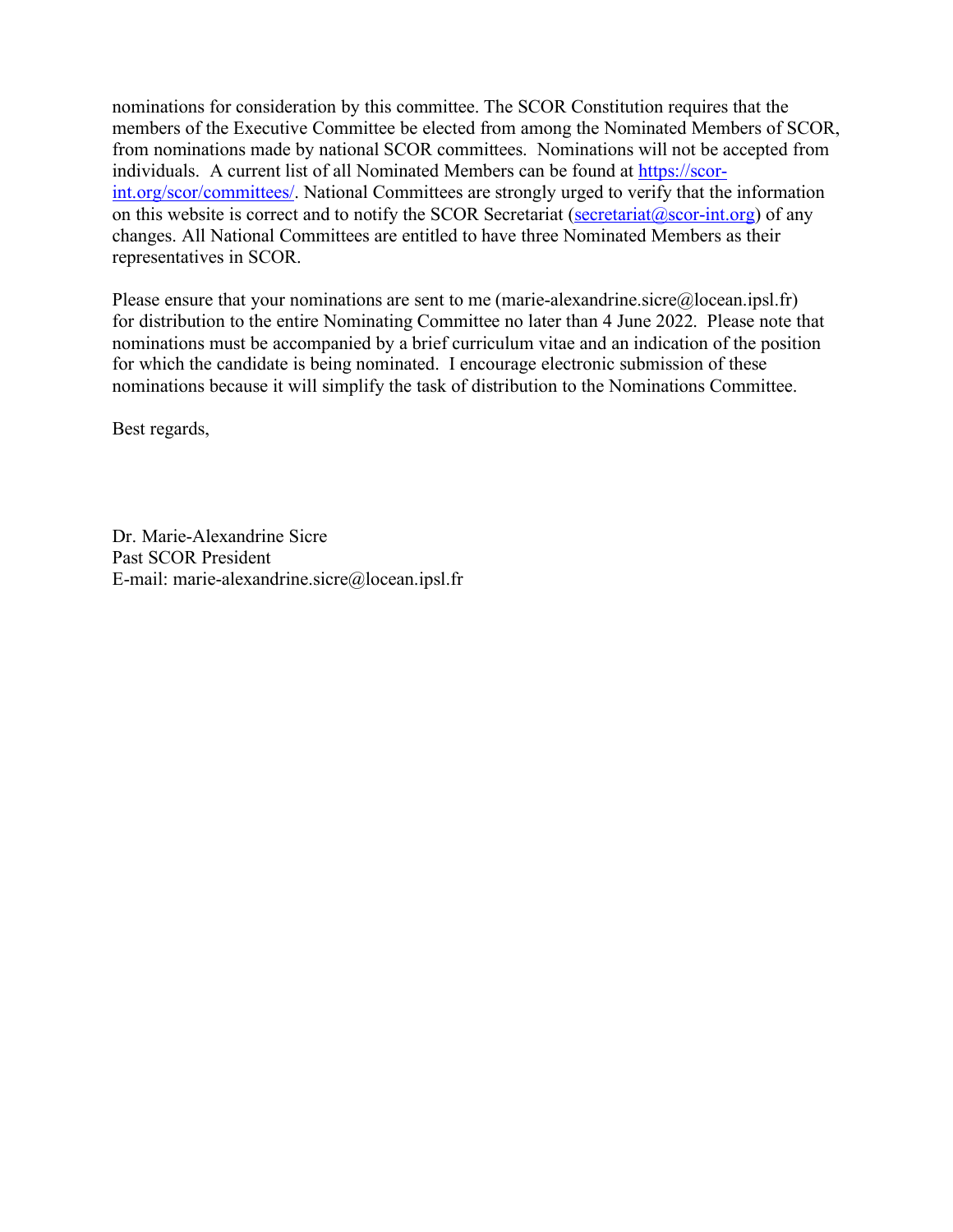## PROCEDURES FOR THE NOMINATION AND ELECTION OF SCOR OFFICERS - 2022

1. A call for nominations must be issued more than 6 months before the General Meeting (4 April 2022). Nominations should include a suggestion of the position for which the candidate is being proposed, and a brief curriculum vitae.

2. A Nominating Committee of three SCOR members will be appointed by the Executive Committee meeting prior to each General Meeting at which an election will take place. The Nominating Committee will normally include the Past-President as its Chairperson.

3. Nominations will not be accepted later than 4 months before the General Meeting (4 June 2022) except as provided for in clause 4.

4. Between 3 and 4 months before the General Meeting (4 June-4 July 2022), the Nominating Committee, after scrutinizing the nominations received, may seek additional nominations for specific positions through direct consultations with national committees and/or affiliated organizations. This process may be needed in order to maintain the appropriate disciplinary and geographic balance on the Executive Committee.

5. The Nominating Committee will prepare a final slate of candidates, one per position, and will confirm that the members of this slate are willing to serve.

6. Three months before the General Meeting (4 July 2022) the Nominating Committee will announce its proposed slate and send it, along with all nominations received, to all voting members of SCOR as defined in Clause 21 of the SCOR Constitution (Nominated Members and Representative Members of Affiliated Organizations). Nominations received as a result of action taken under clause 4 will be identified.

7. Clause 21 of the SCOR Constitution states that when elections are held "only one Nominated Member from each Committee for Oceanic Research shall have a vote. One Representative Member from each Affiliated Organization may also vote."

8. No further nominations be allowed.

9. If notice is given not less than 2 weeks before the start of the General Meeting (27 Sept. 2022) by any 3 national committees requesting that a formal vote take place, it will be held on the last day of the General Meeting.

10.If no vote is requested the slate proposed by the Nominating Committee will be declared elected at the end of the General Meeting (6 Oct. 2022).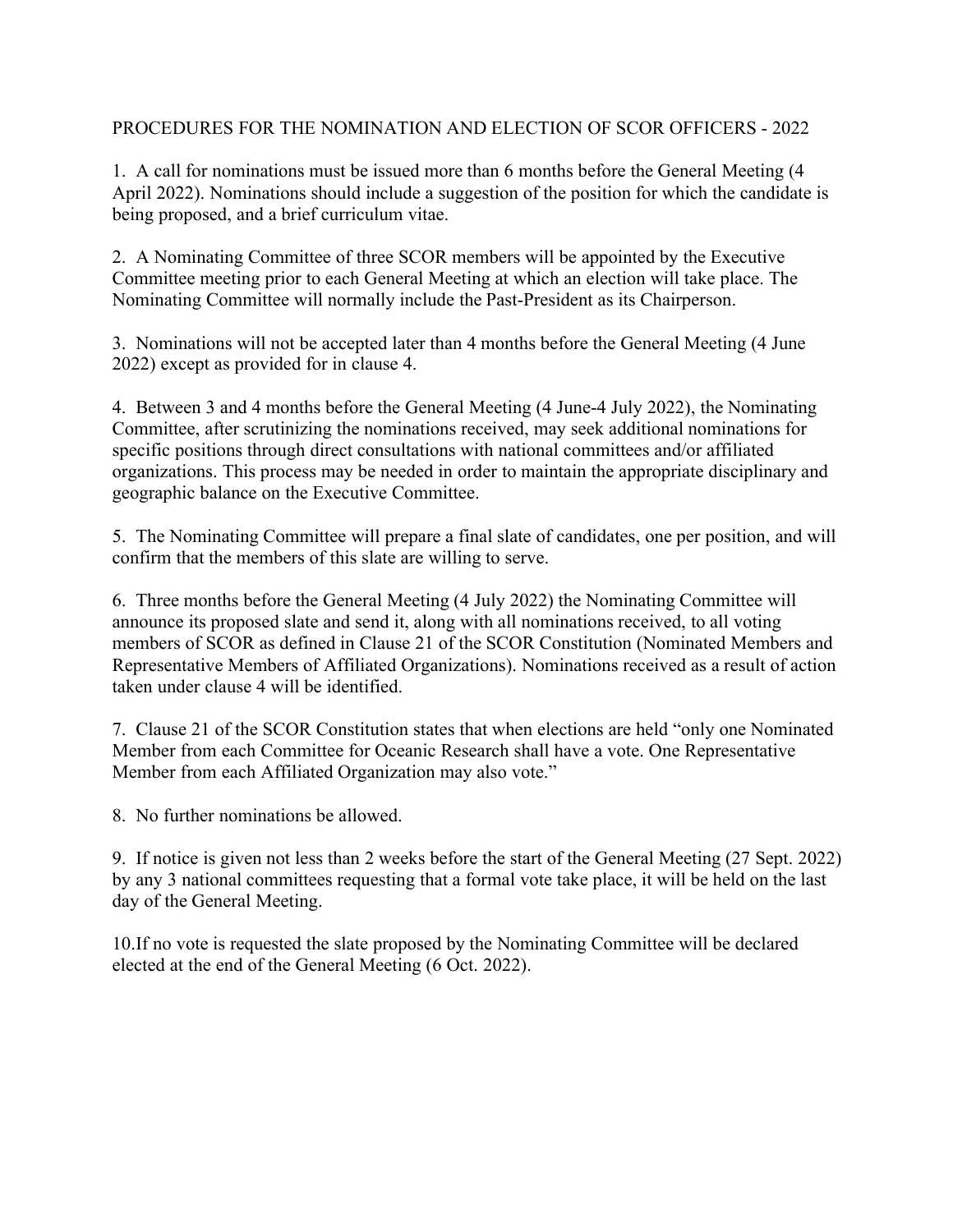## Job Descriptions for SCOR Executive Committee Members

The SCOR Executive Committee is responsible to act on behalf of national SCOR committees to oversee SCOR activities between annual meetings. The Executive Committee is comprised of the following types of members:

- 1. 1 President (four-year term, non-renewable) elected by national SCOR committees
- 2. 1 Past President (four-year term) the President, who has been elected by national SCOR committees, then automatically becomes Past President at end of term
- 3. 1 Secretary (four-year term, non-renewable) elected by national SCOR committees
- 4. 3 Vice-Presidents (two-year terms, renewable once) elected by national SCOR committees
- 5. 3 Ex-officio Members, the presidents (or their designees) from three related organizations of the International Council for Science (ICSU): the International Association for Biological Oceanography, the International Association for the Physical Sciences of the Oceans, and the International Association of Meteorology and Atmospheric Sciences. Neither the national SCOR Committees nor the SCOR Executive Committee select these members.
- 6. Up to 2 Co-opted Members, who are selected by the SCOR Executive Committee to expand the expertise, geographic, and/or gender balance of the Executive Committee. Co-opted Members can also be appointed for special duties that the Executive Committee want to be linked closely to the Executive Committee.

The list of current SCOR Executive Committee members can be found at http://www.scorint.org/excom.htm.

The Executive Committee functions as the SCOR board of directors and, in this capacity, has the following responsibilities:

- 1. Oversight of the scientific activities of the organization. As an international scientific organization, it is crucial that SCOR be focused on the most important, cutting-edge ocean science. The Executive Committee tracks all SCOR scientific activities through communications with the SCOR Secretariat and has two specific responsibilities in relation to scientific issues:
	- a. Service as Reporters for activities undertaken by SCOR. SCOR supports the international scientific steering committees for research projects, working groups, and various other committees. Each SCOR activity is assigned a SCOR Executive Committee member to liaise with the group and report on its activities at annual SCOR meetings.
	- b. Service as Monitors for proposals for new working groups at annual SCOR meetings. SCOR considers proposals for new working groups at each annual SCOR meeting. Each proposal is assigned one Executive Committee member to present the proposal at the meeting, summarize comments received about the proposals, clear up questions raised by national committees before the proposals are discussed at annual meetings, and communicate with the proponents after the meeting regarding the results of the discussions.
- 2. Oversight of SCOR finances. In addition to considering recommendations of the independent Finance Committee at annual meetings, the Executive Committee conducts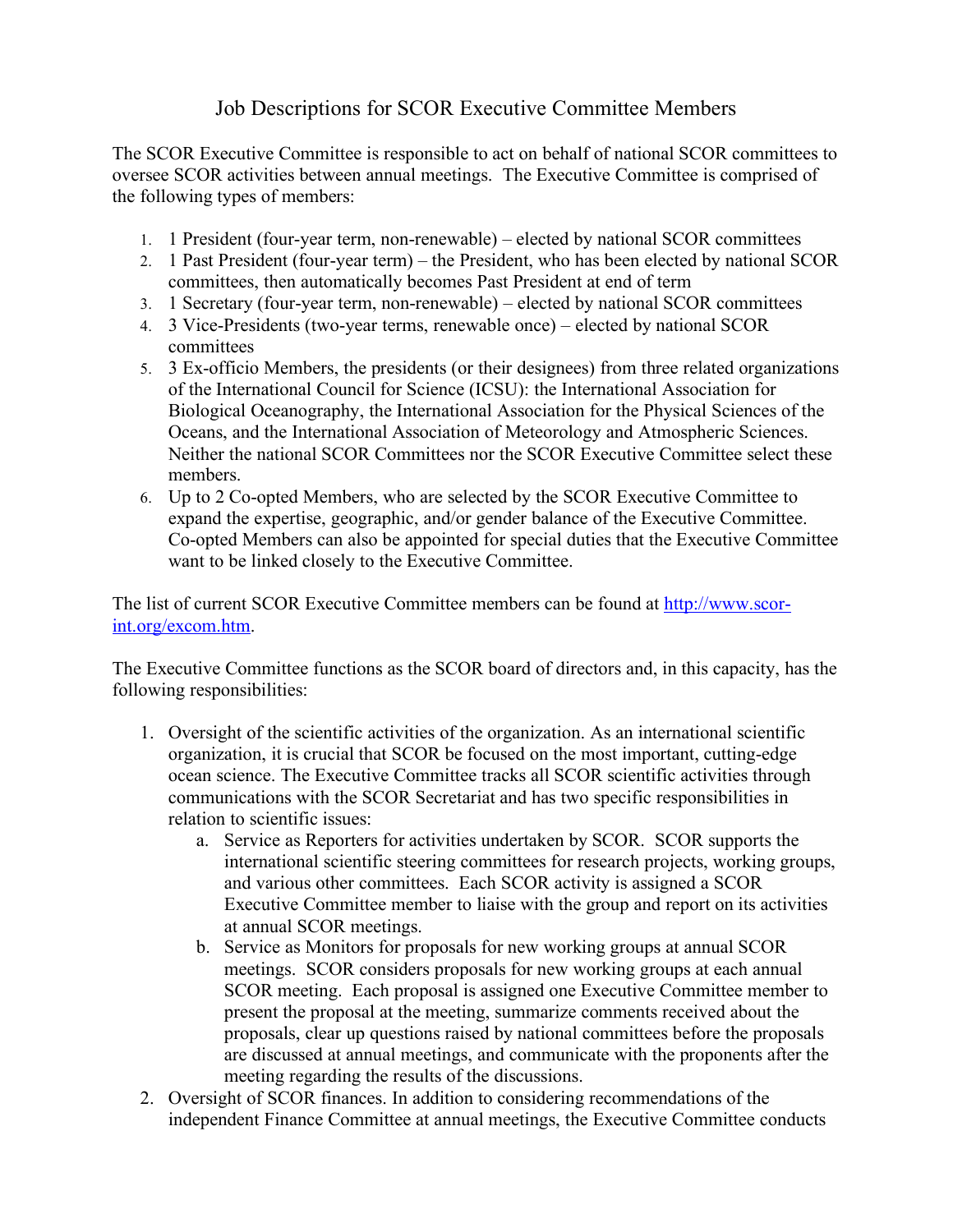its financial oversight by reviewing quarterly reports provided to it by the SCOR Executive Director. The quarterly report includes a balance sheet for the end of the most recent quarter, a profit and loss statement for the year to date (against budget), the status of dues payments, a list of staff travel costs, a list of payments to outside contractors, and recent and planned activities on proposals and grants.

- 3. Oversight of management and procedures of the organization. The Executive Director consults regularly with the Executive Committee on matters of organization activities, strategies, documents, liaisons with other organizations, etc. All written policies of SCOR are considered and approved by the Executive Committee.
- 4. Hiring, periodic review, and determination of the salary of the SCOR Executive Director. The Executive Committee also determines that salary of the Financial Assistant. Contracts for amounts above \$5,000 must be reviewed by the Executive Committee and contracts for lesser amounts may be reviewed by the Executive Committee upon request from the Executive Director. Rates of contractors must be approved by the Executive Committee before agreements are approved.
- 5. Representation at meetings of cooperating organizations. The SCOR President is the main representative from the Executive Committee to other organizations; other members may be requested to serve in this role from time to time.

It is expected that SCOR Executive Committee members will normally attend annual SCOR meetings during their terms and will respond to emails from the SCOR Executive Director in a timely way. Many decisions of the Executive Committee are made by email, and decisions are usually not taken unless a majority of members respond to the requests for approval/advice.

In addition to these general responsibilities, the Executive Committee members have the following specific responsibilities:

- 1. President—The SCOR President bears primary responsibility for working with the SCOR Executive Director on a day-to-day basis in relation to the regular activities of SCOR. The President serves as the liaison between the SCOR Executive Committee and the International Geosphere-Biosphere Programme and the Intergovernmental Oceanographic Commission, with which SCOR works closely in sponsoring and overseeing major scientific research programs. The President has historically been the primary reviewer of the *SCOR Newsletter* before it is distributed.
- 2. Past-President—The SCOR Past-President is responsible for chairing the Nominating Committee for election of SCOR officers in even-numbered years.
- 3. Secretary—The SCOR Secretary is responsible for helping to take notes during annual SCOR meetings.
- 4. Vice-Presidents—The SCOR Vice Presidents have no specific duties beyond the general duties for an Executive Committee member described above.
- 5. Ex-officio Members—Ex-officio members of the SCOR Executive Committee are responsible to serve as liaisons between their organizations and the SCOR Executive Committee, including providing an annual report to SCOR from their organizations and to their organizations regarding SCOR. These members are also expected to represent the scientific interests of their organizations in the development and management of SCOR activities and to ensure awareness of relevant SCOR activities with their organizations, as well as to convey advice/requests between organizations and SCOR.